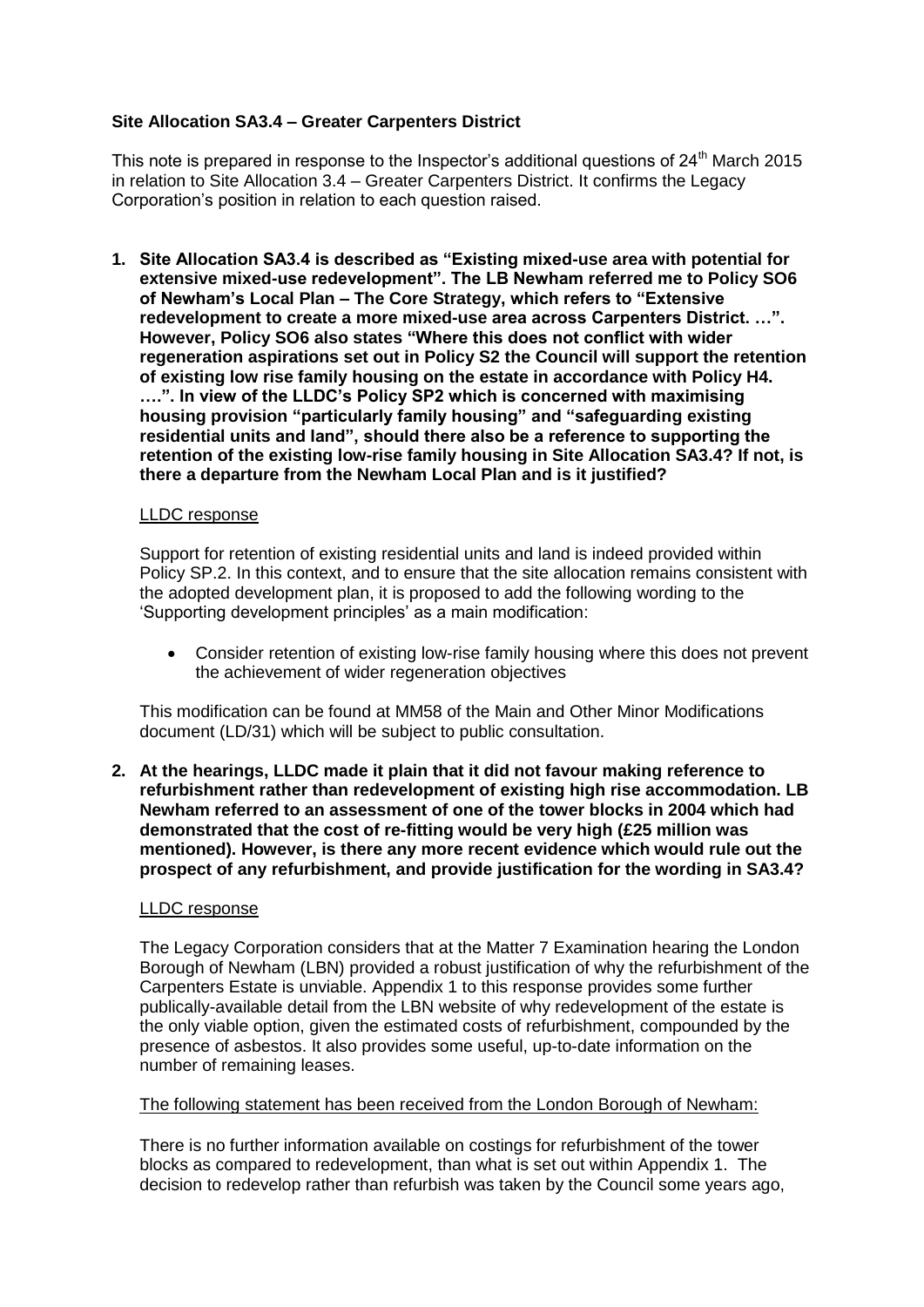and the procedure for decanting the blocks is well advanced. The most up to date information that is available on decanting is contained within Appendix 2.

**3. The local community referred me to the Carpenters Community Plan 2013 and to their Neighbourhood Forum. In response to my earlier Matters, Issues and Questions, LLDC stated that "community engagement will be a central form of any site proposals from LBN …". In view of the emphasis placed on community engagement and neighbourhood planning in the NPPF, and the potentially serious impact of redevelopment of people's housing and neighbourhood at this site, should SA3.4 include a specific commitment to engage with existing local residents and provide positive support for their interest in preparing a Neighbourhood Plan?**

#### LLDC response

A specific commitment to engaging with the community on redevelopment proposals within the site allocation was included in paragraph 14.31 of the Local Plan Consultation Document (LD/3). The omission of this statement in the Publication version of the Local Plan (LD/1) was to reflect the change in format of the site allocations in general, not a removal of the value behind this statement. The principle of community engagement is supported by the Legacy Corporation for all planning applications within its area, however given the level of discussion that has taken place relating to this site allocation it is considered appropriate to re-introduce wording to this effect within the Local Plan alongside a statement of support for the principle of Neighbourhood Planning within the area. It is therefore proposed to add the following wording to the 'Supporting development principles' as main modifications:

- Ensure early community consultation where specific development proposals or regeneration plans are brought forward
- Support the preparation of a Neighbourhood Plan where this conforms to the requirements of this site allocation and involves cooperation with the Council in its roles as landowner and housing authority.

These modifications can be found at MM58 of the Main and Other Minor Modifications document (LD/31) which will be subject to public consultation.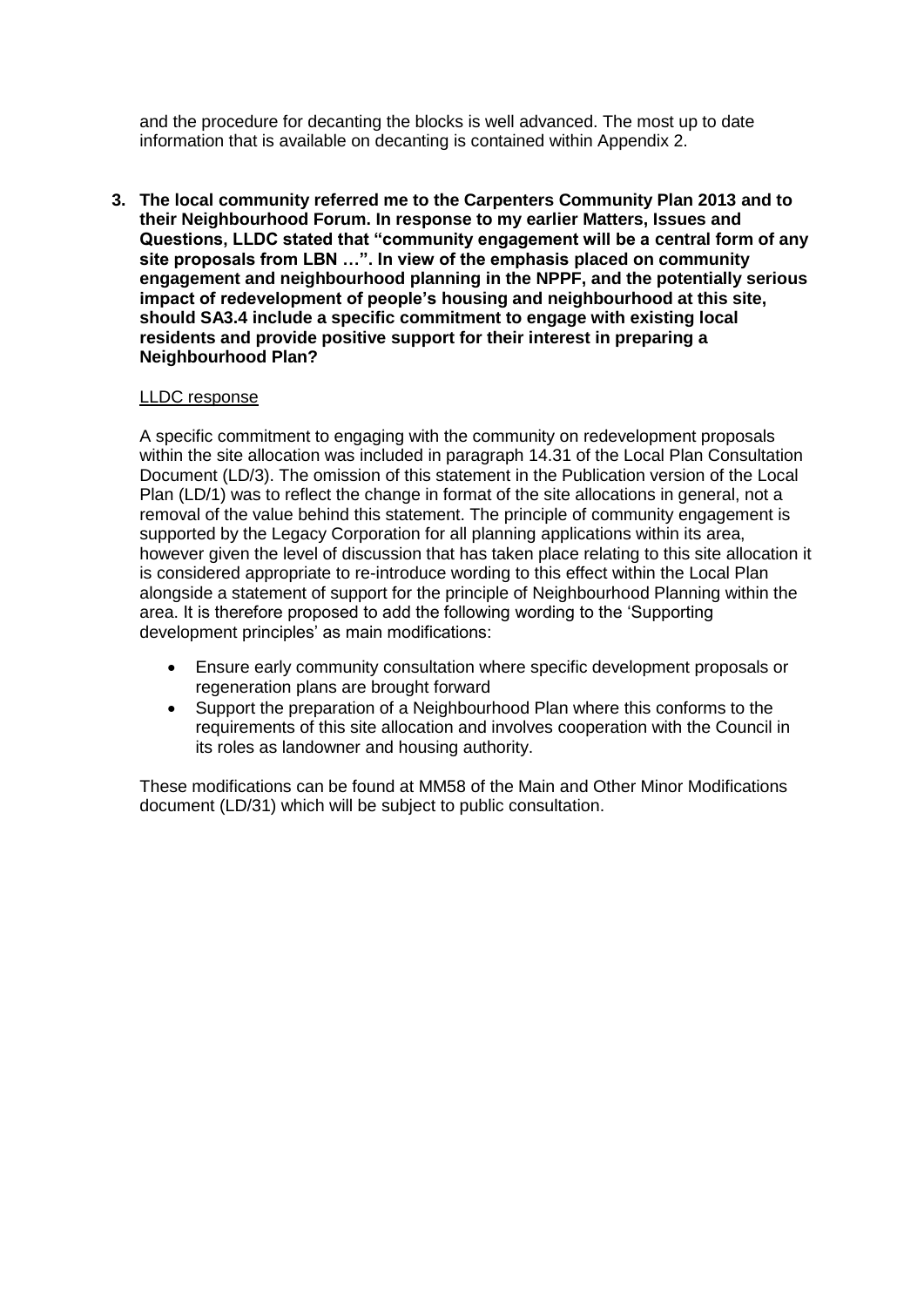# **Appendix 1**

This information has been copied directly from the London Borough of Newham website at <http://www.newham.gov.uk/Pages/ServiceChild/The-Carpenters-Estate-Stratford.aspx> .

# **The Carpenters Estate, Stratford**

## **About the Carpenters Estate, Stratford**

The Carpenters Estate, Stratford, in north-west Newham, was built in 1967 and includes three of our largest tower blocks:

- James Riley Point
- Lund Point
- Dennison Point.

It also contains homes with gardens, smaller blocks of flats, a school, a college and a number of local businesses.

In the late 1990s tenants and leaseholders started to manage the estate through the Carpenters Tenant Management Organisation (TMO). Carpenters TMO is responsible for repairs and maintenance, caretaking, managing tenancies and maintaining the grounds. It also manages the community hall on the Carpenters Estate.

An elected group of tenants works with us, representing the interests of tenants, leaseholders and freeholders about the long-term regeneration of the area.

## **[Back to top](http://www.newham.gov.uk/Pages/ServiceChild/The-Carpenters-Estate-Stratford.aspx)**

## **The road to regeneration**

Plans for regeneration of the Carpenters Estate have been under consideration since 2000/1. Residents have seen a number of plans since that time. The last proposals – presented in 2008 – were cancelled due to a lack of investment funds because of the global economic crisis.

By 2004 it had become clear that the estate was falling into disrepair and needed significant improvement work to bring it up to a modern standard and maintain it.

After analysing the costs, it was clear that this would be an expensive process costing up to £25 million per tower. In 2004 a Newham Cabinet Report recommended emptying and demolishing James Riley Point. This was to release land for development to provide the money to pay for the maintenance of the other two blocks.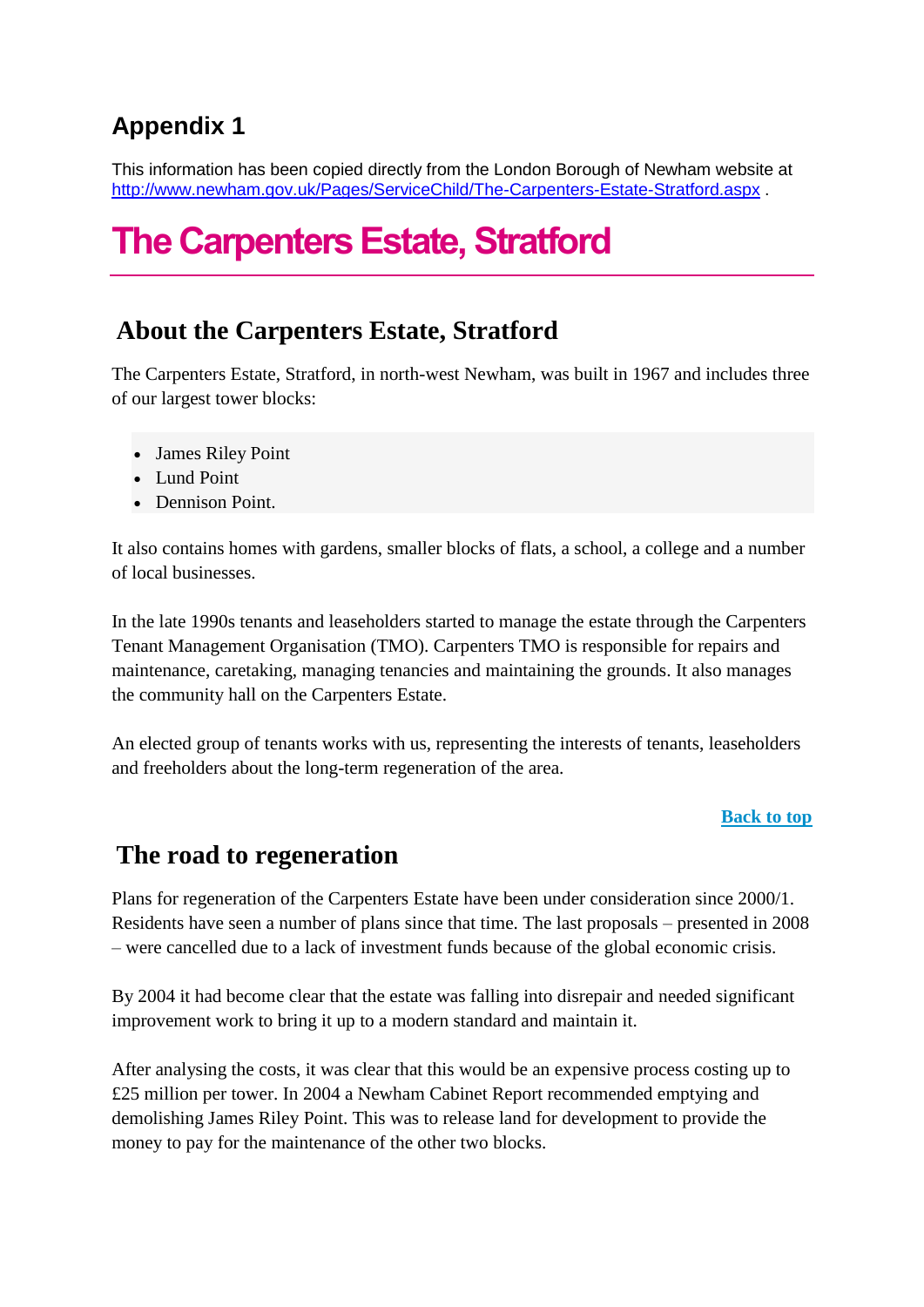The recommendation was approved and the process of emptying the block began. Housing services worked with local urban planners to develop a masterplan for the two remaining blocks and the locality.

In 2006 and 2007 we spoke to the Greater London Authority to ask for funding to refurbish the remaining two blocks, but the work was considered too expensive.

The start of the economic downturn compounded this issue.

While the refurbishment itself was costly, it would also mean extra costs due to new building regulations. The tower block buildings have a skeleton of asbestos which is buried underneath the concrete skin. The blocks would need to be empty during any work. Lund Point and Dennison Point both needed extra work to seal the asbestos for the future, as the cladding was affected.

Many residents of Lund Point and Dennison Point were leaseholders who had bought their properties through the Right-to-Buy scheme. Some now own a number of properties. Leaseholders would have had to pay the cost of the major refurbishment needed, which was estimated at £120,000 per property valued at £110,000.

We took the view that it was not acceptable to ask leaseholders to pay for major works that would not add anywhere near the equivalent value to their properties. And it was not acceptable to expect residents to live in deteriorating accommodation.

A programme of modernisation for new kitchens and bathrooms was also not feasible as the exterior of the block required significant work and offset the benefits of a limited upgrade programme.

The asbestos in the blocks is now safe and will stay safe. Nearly all of it is contained in concrete so can't be accessed. Any areas which can be accessed have been legally tagged and the asbestos safely removed. Any structural work to the blocks would risk exposing it.

Between 2004 and 2009 we asked the residents TMO what it thought about a number of possible options to refurbish the blocks. Every option was too expensive to be feasible as the costs outweighed the value of the leaseholders' properties and council-owned flats.

After a public meeting with residents in 2008, the Cabinet recommended demolition of the two remaining blocks and a smaller block, Doran Walk. This was in addition to the decision in 2004 to transfer the residents and demolish James Riley Point.

Many residents have now left the Carpenters Estate through our transfer programme, mainly to homes in Stratford and surrounding areas of Newham. More than three quarters of residents from homes in the towers have now been transferred with 70 per cent rehoused within the E15 postcode.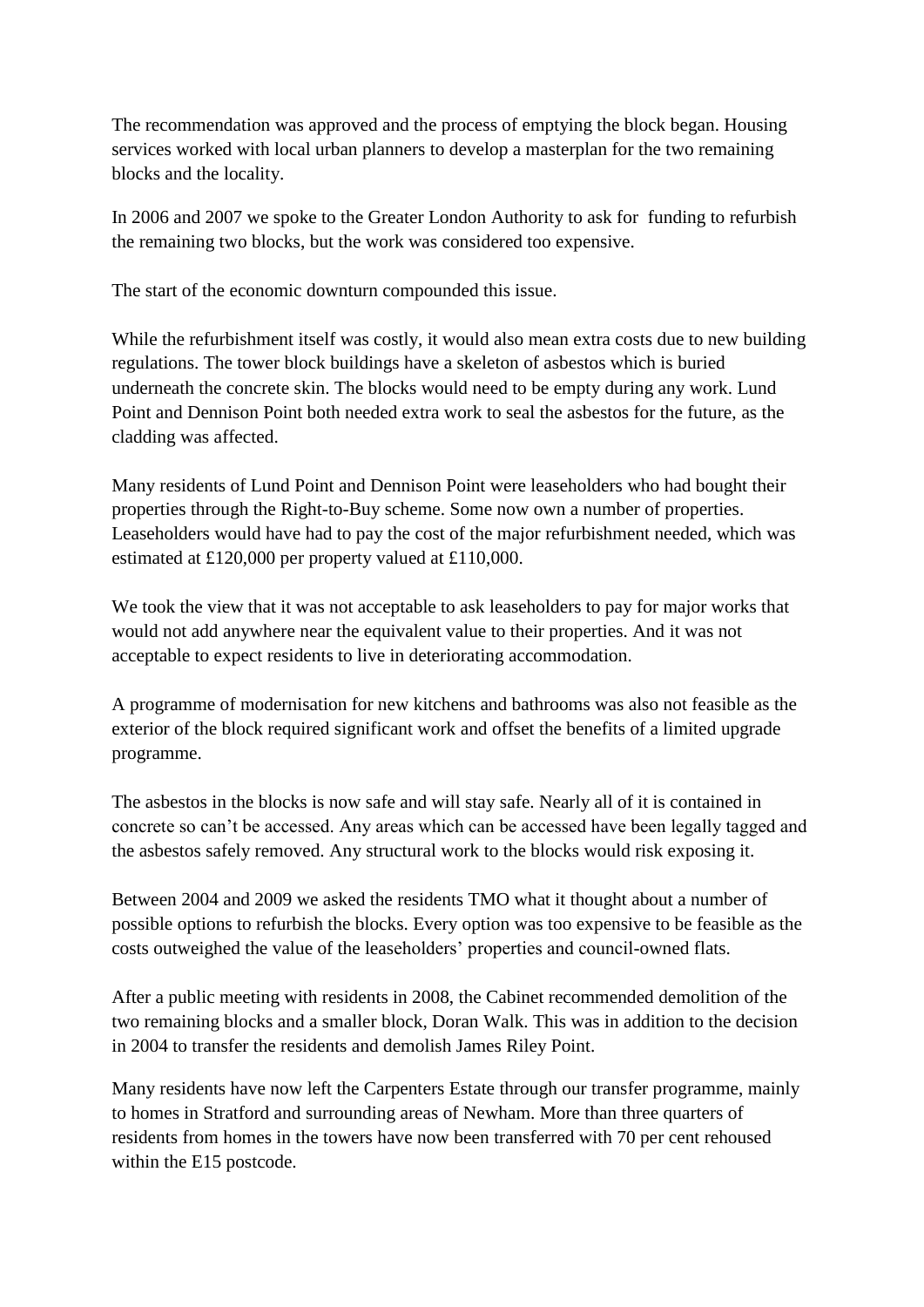We worked with residents in specific properties, including the tower blocks, to help them find an alternative property of their choice which met their specific needs.

### **[Back to top](http://www.newham.gov.uk/Pages/ServiceChild/The-Carpenters-Estate-Stratford.aspx)**

## **The Carpenters Residents Charter**

The Carpenters Residents Charter sets out the council's commitment to residents affected by the rehousing from the Carpenters Estate.

The TMO, along with an independent tenant adviser, helped to run a residents steering group. The group made sure that residents were involved in the process and worked with us to agree and update the Charter. The TMO has also formally represented a number of concerns on behalf of the residents.

The charter promises that no rehoused residents will be worse off and offers a generous compensation and removal package. Tenants will be prioritised on the council's housing waiting list with preference for properties in Stratford, including East Village (the Athletes Village on the Olympic Park).

Resident leaseholders and freeholders will be offered full market value plus 10 per cent, while non-resident leaseholders and freeholders are entitled to full market value plus 7.5 per cent. All residents will have access to independent advice.

The charter also guarantees residents the right to return subject to availability. This means that residents will be transferred to new accommodation of their choice and will then be able to choose to return once the redevelopment of the estate is complete, subject to availability. [Download the Residents Charter \(PDF\)](http://www.newham.gov.uk/Documents/Environment%20and%20planning/Carpenters%20Estate%20Residents%20Charter.pdf)

## **[Back to top](http://www.newham.gov.uk/Pages/ServiceChild/The-Carpenters-Estate-Stratford.aspx)**

## **Stratford Metropolitan Masterplan**

On 16 December 2010 the Mayor of Newham approved the Stratford Metropolitan Masterplan for the regeneration of the Stratford area, including the existing town centre, Stratford City and the Olympic Site after the 2012 Games.

We developed the Masterplan through a year-long process involving widespread consultation and option testing. The plan is supported by a range of background studies, including a:

- detailed evidence base
- sustainability appraisal
- transport study
- community infrastructure assessment.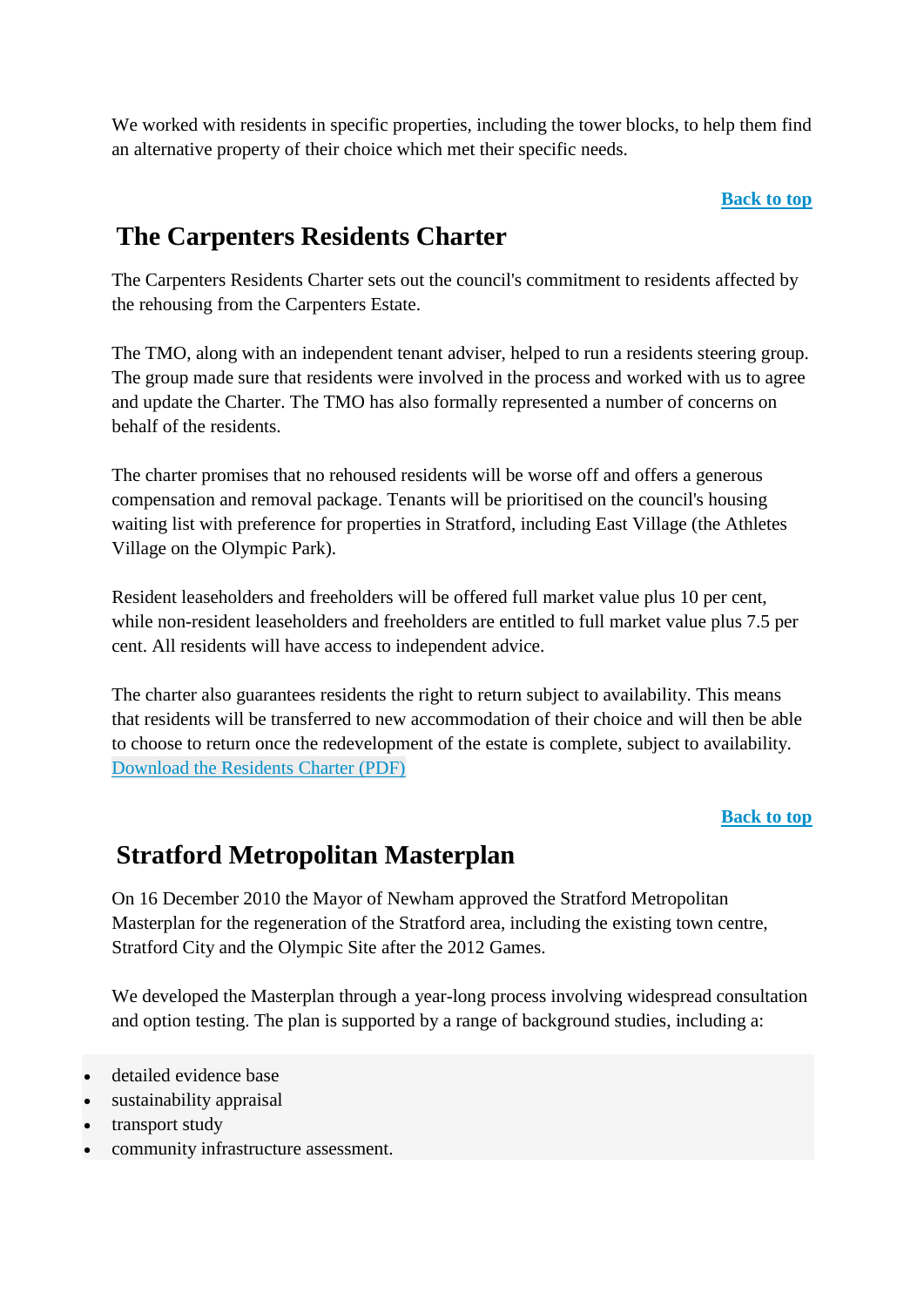The Masterplan sets out our ambition for Stratford as an integrated metropolitan centre for east London. A centre which will offer new opportunities for Newham's residents, including:

- 46,000 new jobs,
- $\bullet$  20,000 new homes
- eight new schools
- new shops
- leisure facilities
- local services
- better walking routes
- transport connections.

One of the early development opportunities identified in the Masterplan was The Greater Carpenters Neighbourhood.

#### **[Back to top](http://www.newham.gov.uk/Pages/ServiceChild/The-Carpenters-Estate-Stratford.aspx)**

## **Interest from University College London**

On 13 May we announced that negotiations regarding the proposed University College London (UCL) development at the Carpenters Estate had ended without agreement. [Read the](http://www.newham.gov.uk/Pages/News/Newham-announces-end-of-UCL-negotiations-for-Carpenters-Estate.aspx)  [full press release.](http://www.newham.gov.uk/Pages/News/Newham-announces-end-of-UCL-negotiations-for-Carpenters-Estate.aspx)

**[Back to top](http://www.newham.gov.uk/Pages/ServiceChild/The-Carpenters-Estate-Stratford.aspx)**

## **Rehousing programme**

Residential occupancy of the Carpenters tower blocks – September 2014.

| <b>Block</b>             | <b>Total properties</b> | <b>Leaseholders remaining</b> | <b>Tenants remaining</b> |  |
|--------------------------|-------------------------|-------------------------------|--------------------------|--|
| <b>James Riley Point</b> | 132                     | $\overline{4}$                | $\theta$                 |  |
| <b>Lund Point</b>        | 168                     | 14                            | 8                        |  |
| <b>Dennison Point</b>    | 134                     | 18                            | 13                       |  |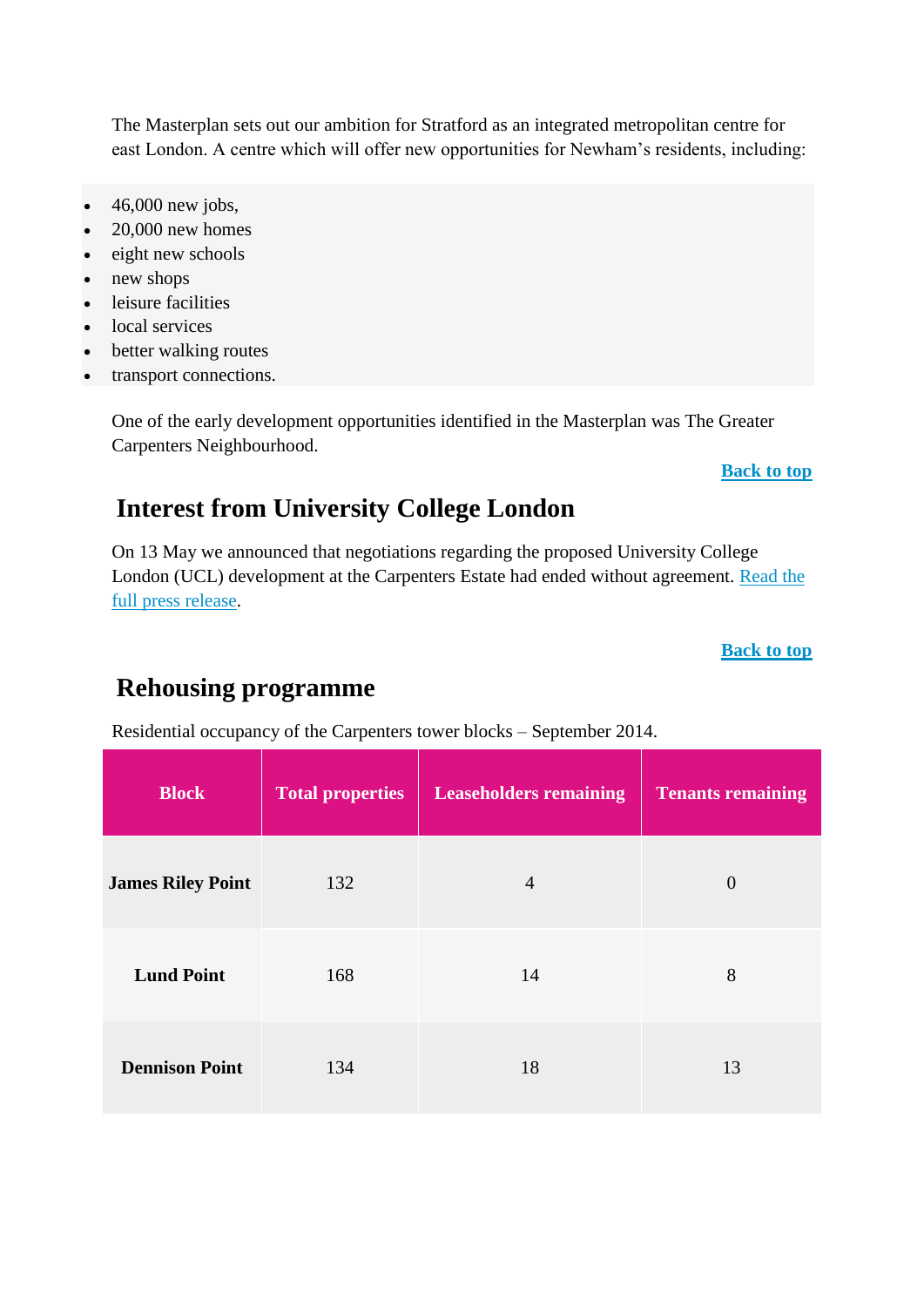| <b>Total</b> | 434 | าก<br>ັບ |  |
|--------------|-----|----------|--|
|--------------|-----|----------|--|

More than three quarters of residents from homes in the three towers have now been transferred with 70 per cent rehoused within the E15 postcode.

This process was long and considered, we investigated many options to arrive at our decision to transfer residents and demolish James Riley Point, Lund Point, Dennison Point and part of Doran Walk as part of the wider regeneration of the Carpenters Estate.